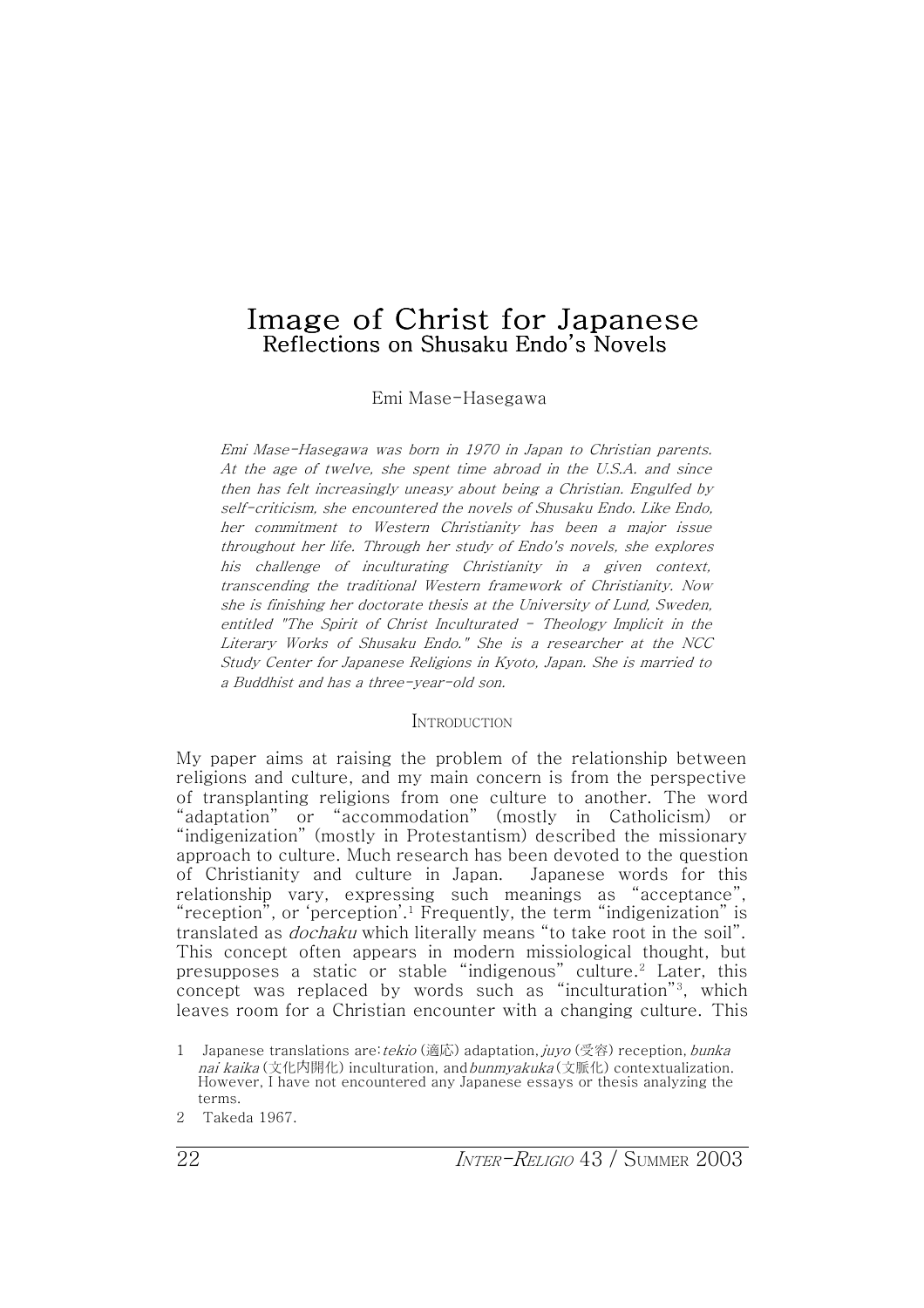was particularly relevant after the impact of modernization on the indigenous culture and religion. There is, however, a new concept currently used to express the relation between Christianity and culture: "Contextualization". This implies an understanding of Christianity in "context", a word which widens and transcends the concept of culture.4

This question of terminology is a very sensitive issue. I prefer the term ˈinculturationˉ for two reasons. First, the term inculturation focuses on culture, and translated as *bunka-nai-kaika* which literally means ˈblooming in cultureˉ. The focus is on the cultural feature in which the gospel took form. Second, while ˈaccommodationˉ, "adaptation", and "indigenization" emphasize the "givers" perspective, ˈinculturationˉ emphasizes the perspective of the ˈreceiverˉ. Obviously, the Japanese people and culture are ˈreceiversˉ of Christian teachings. However, ˈreceiveˉ should not be understood as a passive attitude but as an active part of the missionary process. It is a creative reception, a dynamic reinterpretation of the transmitted faith. Therefore, I believe that the term "inculturation", although, narrower than "contexualization", carries a wider meaning and dimension than ˈadaptationˉ, "accommodation", or "indigenization". "Inculturation" implies reinterpretation, and it presupposes active participation by persons within the culture itself. In this sense, I interpret Endo's life and his literary works as a significant model of Christian inculturation in Japan.<sup>5</sup>

- 3 ˈJ. Masson coined the phrase Catholicism inculture (inculturated Catholicism) in 1962. It soon gained currency among Jesuits, in the form of "inculturation"In 1977 the Jesuit superior-general, Aruupe, introduced the term to the Synod of Bishops. The Apostolic Exhortation, Catechesi Tradendae (CT), which flowed from this synod, took it up and gave it universal currency (cf. Muller 1986:134; 1987: 178). It was soon also accepted in Protestant circles and is today one of the most widely used concepts in missiological circles."Bosch 1991: 447.
- 4 The debate and clarification of the latter concept is in particularly represented by American missiologists. Bevans 2000.
- 5 Regarding my usage of the term ˈinculturationˉ, cf. Kuschel: ˈThe inculturation of Christianity is understood as a process of the acceptance and transformation of the various cultures of peoples and nations which cannot be concluded in history—as a counter-concept to the way in which, over the centuries, missions have made Christianity with an exclusively Western stamp a foreign body within non-Western cultures. The accommodation, indigenization and contextualization of the gospel are parallel concepts. This kind of inculturation is deliberately focused on the development of new types of Christianity. An authentically African, Asian, Latin American Christianity is called for in which the Christian message is expressed and lived anew in the language of the particular cultures. This kind of inculturation is indispensable, and the intercultural, contextual theology which has meanwhile come into being in Asia, Latin America and Africa is of the utmost significance for the capacity of Christianity to survive spiritually in the third millennium." Kuschel  $1997/99$ : 21.

INTER-RELIGIO 43 / SUMMER 2003 23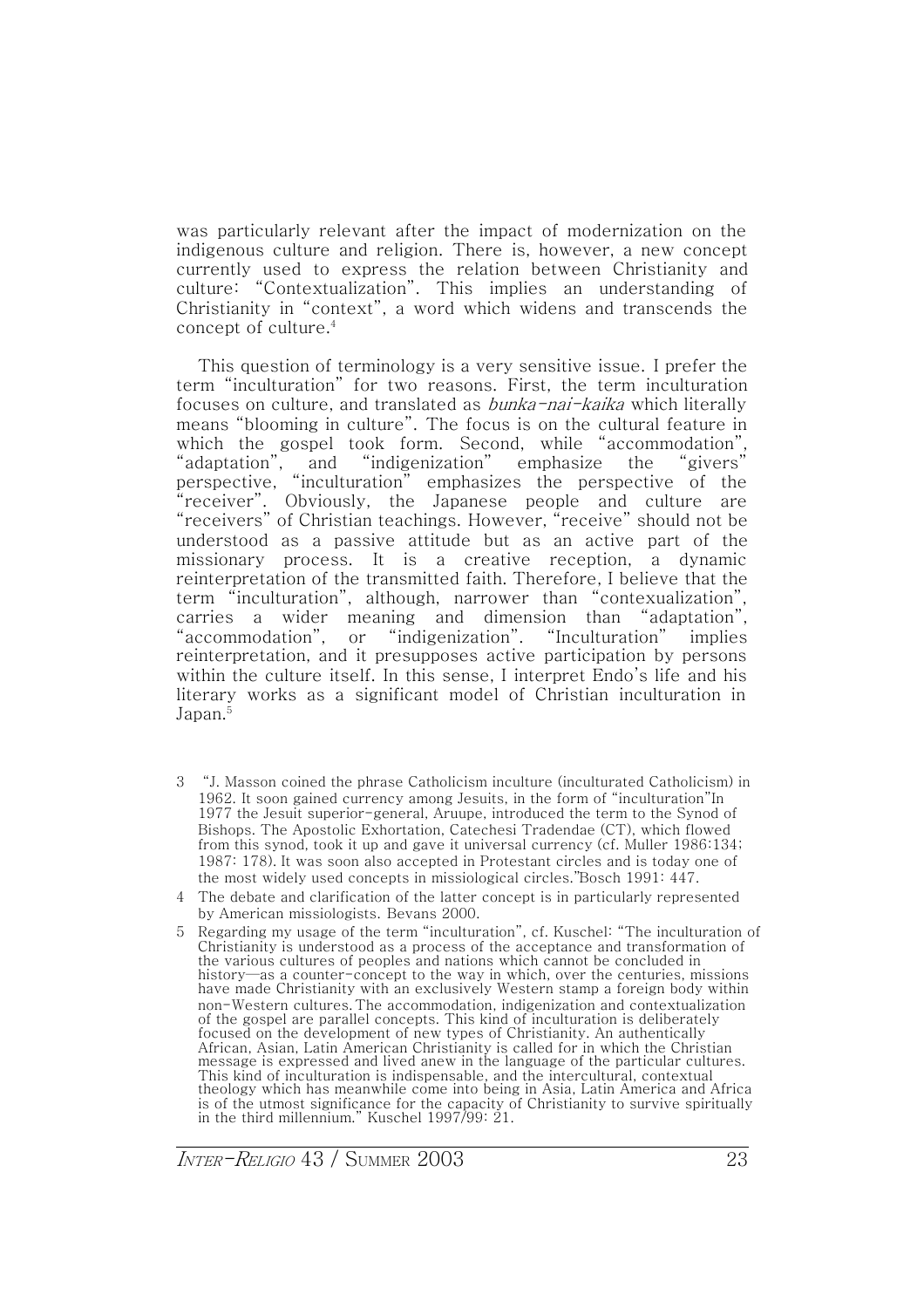#### HISTORICAL BACKGROUND

Japan is a small island in East Asia with a population of 123 million. Its indigenous faith is Shinto, while Buddhism arrived via China in 538. Christianity was first introduced in the century following Francis Xavier's arrival in X549, and the Roman Catholic Church grew after his arrival.<sup>6</sup> However, Christianity was banned at the beginning of the period known as the national isolation  $-$  from 1639 $-$ 1853. In 1858, Christian missionaries were again allowed to enter the country, this being the second introduction of Christianity. A further period of Christian mission followed after Japan's defeat in World War II in 1945.

Although Christianity has more than 230 years of history in Japan, it nonetheless still carries the Western dogmatic accent. The Christian population in Japan comprises less than  $1\%$ , making it a very minor religion indeed,<sup>7</sup> and indicating that Christianity is considered an alien religion, not yet rooted in the country. This situation is a personal concern for many Japanese Christians.

For me, as well as for Endo, Christianity was a religion received from my parents, and the Christian "God" and Jesus Christ were already present within me from a very early age. However, being a Christian in Japan is not an easy task when one becomes self-critical about one's identity as an 'authentic' Christian. In this paper, I would like to present the disputed questions of being a Christian in the Japanese context, and try to show how I received Christianity through the Image of Christ, reflecting on theology implicit in the work of Shusaku Endo (1923-1996), a Japanese Roman Catholic novelist). His method I interpret as a self-critical hermeneutical strategy challenging Western dogmatic Christianity.

# A CHALLENGE TO THE WEST: SILENCE

The novel, *Silence* by Endo Shusaku, though written in fictional form, is a narrative based on real history, on the harshest period of persecution in Japan. During the persecution Christian churches were destroyed, foreign missionaries expelled, and Japanese Christians ruthlessly tortured and killed. From this time on Christians went into

<sup>6</sup> Indeed, the 16th century is often characterized as a Christian century by Western scholars; cf. Boxer 1951/1993, Phillips 1981, Kitagawa 1987 and other Western scholars. However, Christianity was still a minor religion even at that time. Thus, I would prefer to speak of a ˈemerging Christianityˉ. Inappropriate use of the term ˈChristian Centuryˉ is also noted by Prof. Takenaka Masao.

<sup>7</sup> The survey in the Christian Almanac 2002 states that the Christian population in Japan is 1,097,730 (Believers: 1,086,685 and Clergy: 11,045). This is 0.8649% of the total Japanese population. Quoted in Kirisuto-kyo shinbun (Christianity), 2001.10.6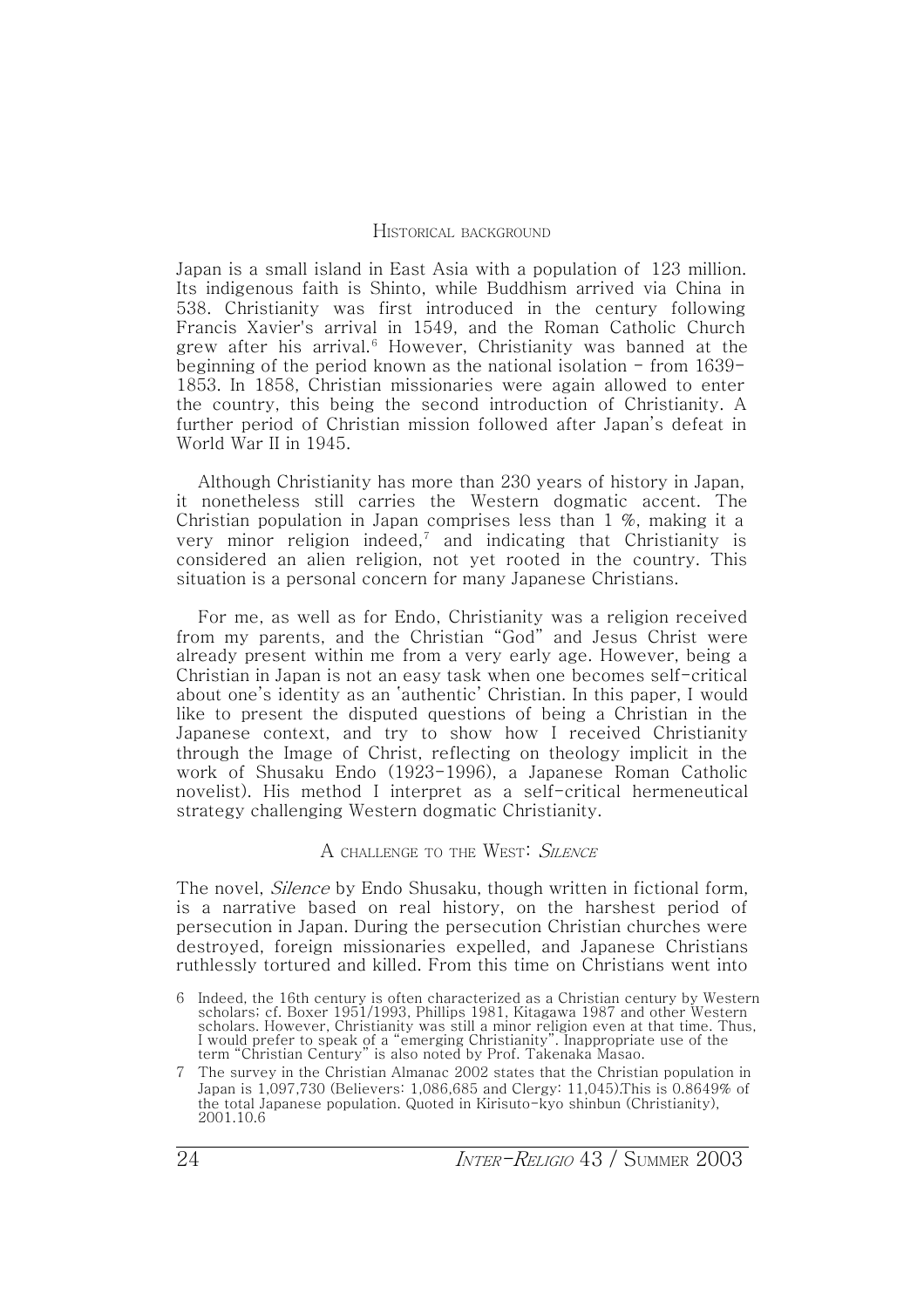hiding, hence the term Kakure-Kirishitan (Hidden Christians). During the time of national isolation, Japanese officials controlled people by forcing them to walk on the fumie (a brass image of Christ's face) annually, as a visible sign of unbelief or of renunciation of faith; thus the Kakure Kirishitans declared themselves openly Buddhist, and denied Christ every year, or whenever they were questioned by the authorities. They did whatever they could in order to escape suspicion. They were deprived of religious freedom for two and a half centuries.<sup>8</sup>

In the book Sebastian Rodrigues is a Portuguese missionary and stowaway who enters Japan during its isolationist policy. He is soon captured and suffers many trials. He is told that as long as he stays a Christian, other Japanese Kirishitans will be killed instead of him. He then realizes that if Christ were here, (in Japan at this time of persecution)..., certainly Christ would have apostatized to help other Japanese. Finally Rodrigues steps on to the *fumie*, the icon of Jesus Christ, and abandons his faith with pain. At that moment he hears the voice of Christ saying:

You may trample. You may trample. I more than anyone know of the pain in your foot. You may trample. It was to be trampled on by men that I was born into this world. It was to share men's pain that I carried my cross. 9

Hearing the voice of Christ through the *fumie*, Rodrigues understands the real meaning of love. In this last section of the novel, I understand that Endo questions the historical Christendom that cherished the martyrdom of Christ. Endo does not oppose martyrdom out loud, but he implicitly criticizes the Western

<sup>8</sup> Kakure Kirishitan (Hidden Christians) are nowadays known as the descendants of communities who maintained the Christian faith in Japan during the time of persecution, which lasted from about  $1614 - 1873$ , and who then chose not to rejoin the Catholic church. A few descendants of Kakure Kirishitans still exists only in Nagasaki prefecture, the southern islands of Japan, in Sotome, Ikutsuki, and Goto.

<sup>9</sup> Endo, 1966. Restated in my own words. W. Johnston translated "fumu ga ii" 「踏むがいい」 as "Trample!" Even though I appreciate the English translation, by William Johnston, I am opposed to this part of the translation "Trample!" in an imperative form. In the original Japanese text, it is "fumu ga  $ii'$   $\mathbb{R}$  is  $\mathbb{R}$  is and it shows a more passive aspect of Jesus, emphasizing his weakness. It should rather be translated in a more motherly form as "You may trample". This is important, and shows Endo's Christology involves the feminine aspect of Jesus. Some English readers were misled and made comments such as "Rodrigues tramples because Christ commands him to. His betrayal is thus an act of submission and obedience to Christ, a real act of love as well." Thus Startzman, 1984: 62 also Cohen, 1993: 111. See also Gessel 1993: 72, who<br>prefers to translate "Trample!"as benevolent words of permission: "(it is) alright to trample".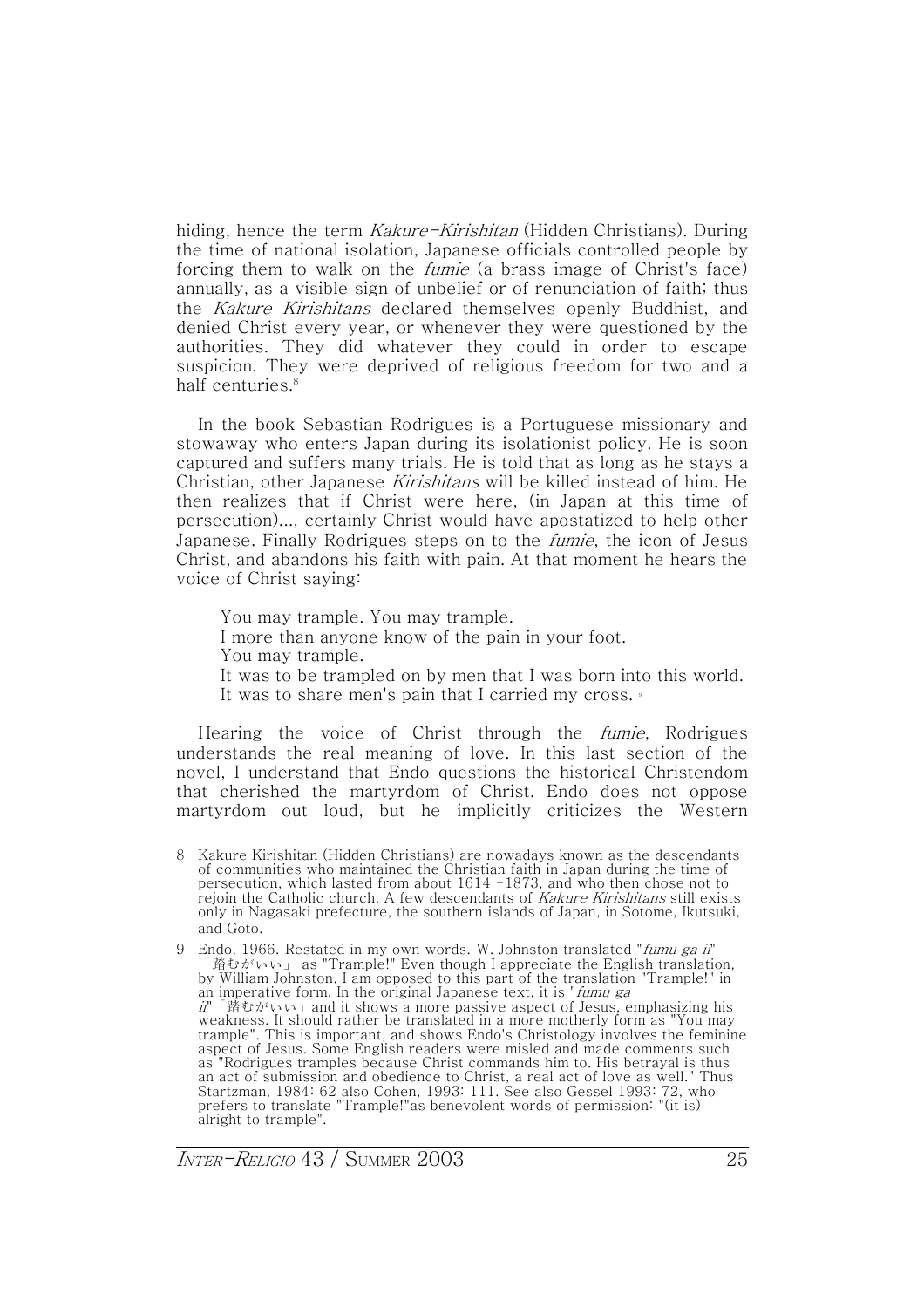theological ideological concept of God, and Martyrdom "for" God. God does not demand human sacrifice, because God is Love. This must be the core of Christian teaching.

This, then, is the personal challenge that I received from the novel: it is not only the formality of stepping on an icon, but of stepping on the Western, idealistic Image of God, the creator, redeemer, ruler, almighty father, of majesty and power. The Christ on the fumie suffered as Rodrigues and all others. In the novel, I heard the constant cry: what does it mean to be a Christian? Endo was trying to transcend and reshape the traditional Western framework of Christianity so that it could be rooted in the Japanese culture, tradition, and way of life.

# ENDO'S IMAGE OF CHRIST

The history of Kakure Kirishitans in Japan is the history of suffering. They had to live a double life of being Shinto/ Buddhists socially, and Christians personally. In such a cruel persecution of Christianity, the Kakure Kirishitans managed to survive in rural areas under the protection of a Shinto shrine and Buddhist temple. They were weak in faith, could not endure physical punishment and apostatized. They lacked the courage to die as martyrs, and went through this form of recantation, but after that cowardly act, they went back to their miserable hovels and begged for forgiveness. Japanese Christians today are in a sense, descendants of converts who betray God again and again.

From this historical evidence of Japanese Christians, Endo builds an image of Christ who is in solidarity with the Japanese people living in a multiple religious context. Endo writes *Silence* from the world of the sorrowful, the weak, and the cowardly with no intention to glorify them or heal them.<sup>10</sup> From this starting-point Endo began seeking a Christ for Kakure Kirishitans, for himself and for the Japanese Christian minority.

Endo emphasizes the struggling with Christ, trying to understand Christ, and the experiencing of the presence of Christ. The core of the Christianity that Endo presents is the Jesus Christ who offered his life through deeds of love and service to all.

<sup>10</sup> Endo claims: "as I stood facing the valley, I thought that if the Kirishitans were to be divided into the weak and the strong, I would be among the former. It was from this standpoint that I decided to write the novel. I would write it from the point of view of a weakling who did not have the strength to maintain his belief against fear for his body and uncertainty of death." Endo 1970: 103.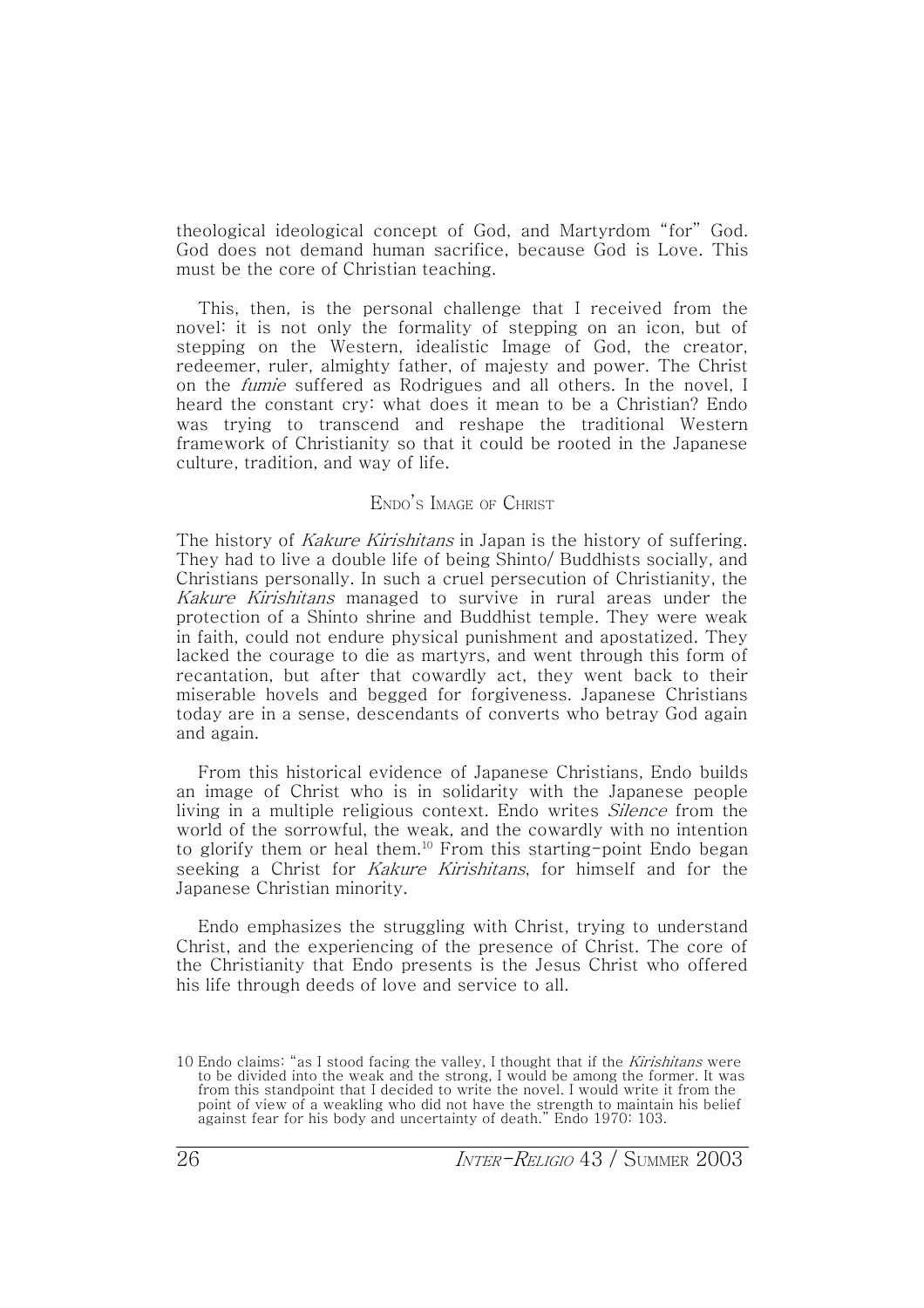#### JESUS RE-MYTHOLOGIZED

Following the publication of  $Silence<sup>11</sup>$  in 1966, Endo's approach takes a new turn in that he begins to re-mythologize Jesus as a powerless man in a worldly sense but powerful in sacred terms.

Jesus was presented as one of the marginalized. He was crucified as weak, suffered, and died in all his agony. After his miserable death, disciples realized the fact that through Jesus' life he showed them that God relates to each person positively and firmly and stands by their side. When the disciples realized this fact, Jesus began to live within them, and this is the incarnation and resurrection of Jesus as Christ. It is the paradox that Jesus' apparent weakness is in fact his true strength, and that this so-called 'weak' Jesus appeals to the Japanese, because they can sense  $-$  and indeed experience  $-$  the strength that lies behind it. The resurrection of Jesus as a glorified king is not the central issue of Jesus' divinity. Resurrection is not a historical "fact" but a spiritual "truth".

#### CHRIST AT PRESENT: DEEP RIVER

Deep River was published three years before Endo Shusaku's death in 1996. In the novel, Endo focuses on the globalization of religions, basing himself in the Japanese present religious situation where a diversity of religions co-exist in the culture, and people do not hesitate to synthesize different religions.<sup>12</sup> They go to shrines, temples, and churches, and worship in all of them without hesitation. They see no difficulty or inconvenience in belonging to two or more religions.<sup>13</sup> Most of the Japanese people respect an individual religiosity and regard religions as dynamic entities that should be transformed with people and culture. This attitude toward a diversity of religious life is sustained in harmony with a plural value orientation. The harmony of diversity has played an important role in the Japanese religio-cultural situation and religious pluralism in

- 11 Gessel (1979:408) makes a division between before  $1960$  and after 1963. I agree with him that Endo's writings mature after his hospitalization in 1963 leading him to write Silence (1966). However, I regard 1966 as the opening of the second stage in his literature.
- 12 Ref. Bragt in Cornill (ed.)  $2002: 7-19$ .
- 13 Dale states: "Japanese religiosity is characterized by a syncretistic view of all religion. Most Japanese are both Buddhist and Shinto at the same time. According to the Yearbook of Religions compiled by the Ministry of Education for 1993 (numbers under one hundred thousand deleted): Shinto-116,900,000; Buddhist—89,900,000; Christian—1,500,000; other—11,300,000; total-219,700,000. The surprise comes when this total is put alongside the total population of Japan—about 125,000,000! One of the reasons for this syncretistic phenomenon is that many strata of religious traditions exist. As new strata were added, they did not replace the old, but were simply an addition. So today there is still the primitive strata of Shintoism, plus the strata of Buddhism, plus the strata of Confucian ethics, plus the Christian influence, etc." Dale, 1996:3 and 34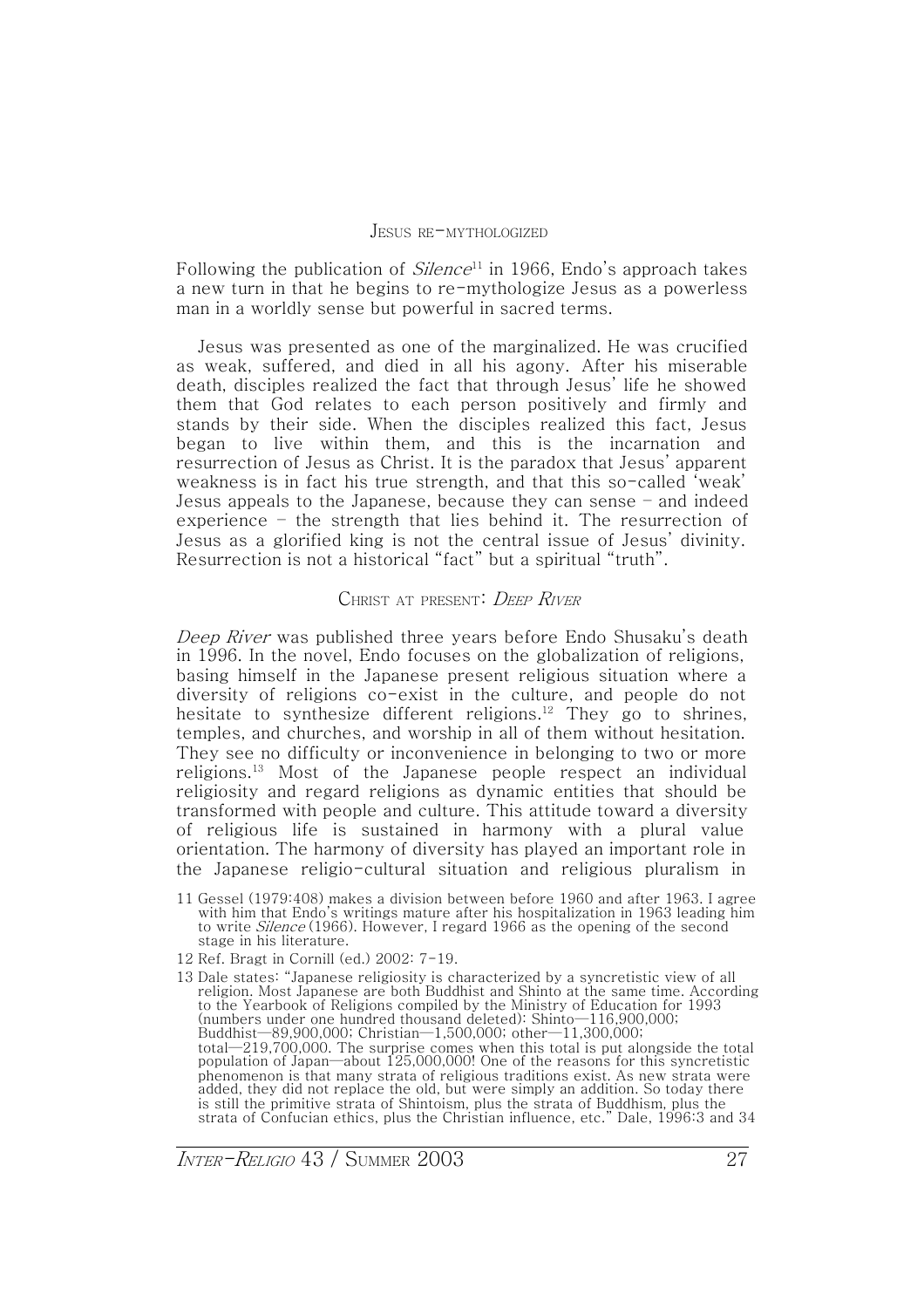Japan is not a theory but is exercised daily by people respecting adherents of other religions. People hardly quarrel over religion in Japan. But in such a religio-cultural context, what does it mean to be a Christian whose religion requires the commitment to the ˈOneˉ ultimate truth?

Here I shall confine myself to one issue, that of the Image of Christ presented by Endo through the protagonist Ootsu.<sup>14</sup> Ootsu is a Japanese-born Christian who is teased by a beautiful woman at university and has to choose between his faith and her. After choosing the woman rather than Jesus, he is snubbed by her. At a loss, he visits a chapel and hears the voice of Jesus saying, "Come. I was rejected as you have been, but I will never abandon you."<sup>15</sup> Ootsu returns to Jesus and decides to become a priest. He goes abroad to study in France, but is criticized and rejected by his superiors at the seminary and the novitiate because, unconsciously and in common with other Japanese Christians, he inherits a poly- /pantheistic religious sensibility, and he could not help coming into conflict with traditional Western dogmatic theology. Ootsu is condemned by the Church. Here, Endo explicitly protests: Is there a true faith of Christianity? Is the European brand of Christianity the absolute religion? And if so, will Japanese whose religious sensibility is opposed to western Christianity never be able to become qualified Christians?

Endo then challenges the Western dogmatic Christianity leading Ootsu (a failure as a priest in Western Christianity) into a personal relationship with God as a Japanese Christian through social work in India, in a Hindu World..ˈThen Jesus told his disciples, If any want to become my followers, let them deny themselves and take up their cross and follow me."<sup>16</sup>

# CHRIST AS <sup>A</sup> SYMBOL OF LOVE

Ootsu stays at a Hindu Ashram, dressed as an outcast. Every day he carries on his back the poor, weakened, and dying Hindus from the street to the crematory pyres by the River Ganges. He is imitating the acts of Jesus, poor and weak, lacking response and

<sup>14</sup> Not all but some part of Ootsu's experiences and thoughts are modeled on Fr. Inoue Yoji (1927- ), who boarded the same ship as Endo to study abroad when they were young.

Fr. Inoue returned to Japan in 1957 (four years after Endo's return) and became a priest in X960. Inoue searched for an inculturation of Christianity in Japan, both as a priest in the field of theology, and in practice through meeting Japanese Christians. Inoue and Endo had the same concern, and Inoue became a lifelong friend and the spiritual support for Endo until his last moments.

<sup>15</sup> Endo 1993/98:101 (1994:62)

<sup>16</sup> Matthew 16-24.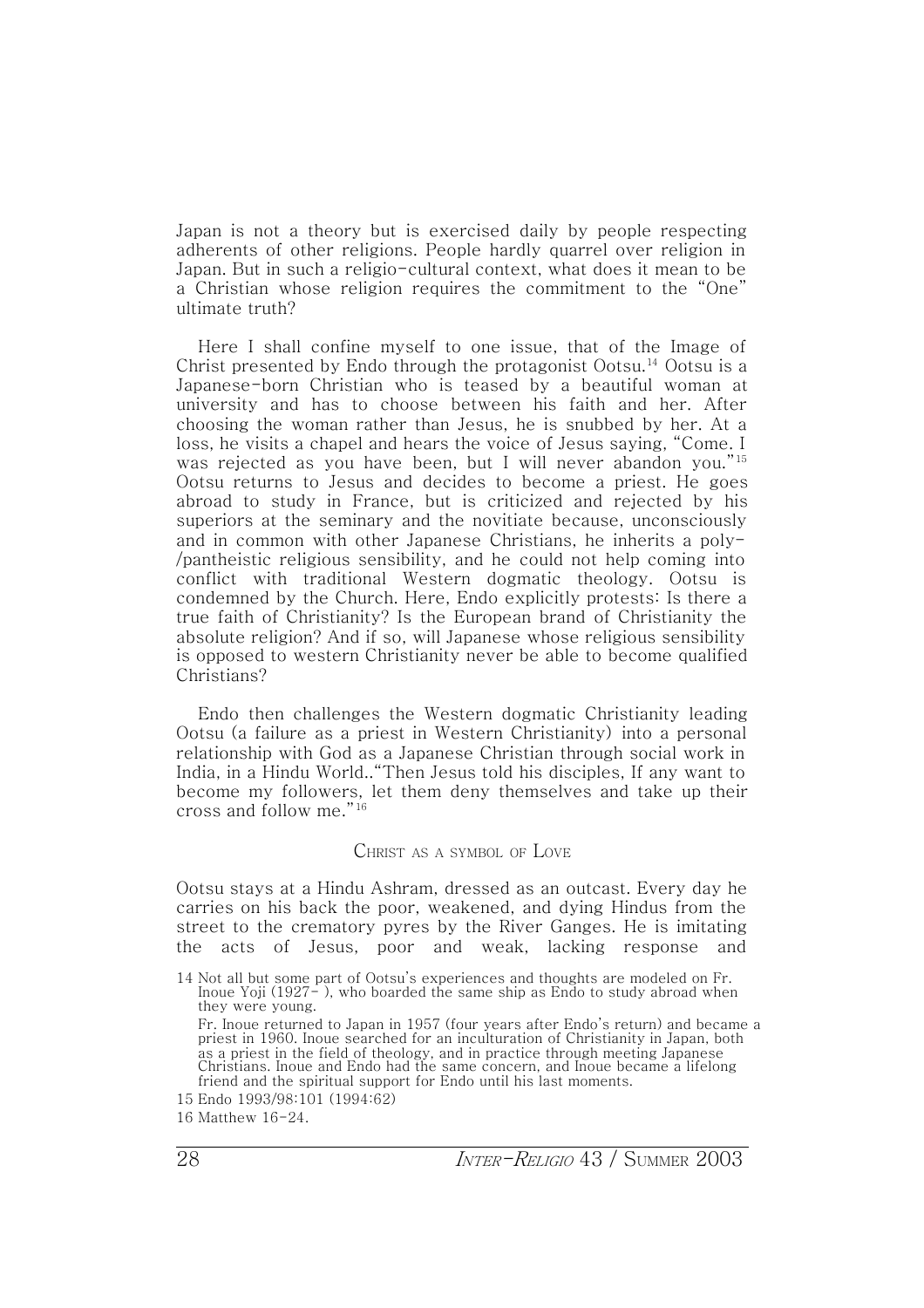understanding, who carried the cross, took the sorrows of all men on his back, and climbed the hill of Golgotha. Ootsu genuinely believes that were Jesus to be here, he would also take the dead on the street to the crematory, and imitate the act of Love. Exhausted, Ootsu worships alone at the ashram in the Hindu language. He loves Jesus and follows him by sharing others' suffering.

Endo reveals his own image of Christ in the life of Ootsu, who has failed in authoritarian Christianity, yet ended up living in India following Jesus' Way. Endo finally comes to the reflection on his religious experience that the Love of God through Jesus Christ is present in this world not only in European churches, but can be found in Hinduism and Buddhism, as well as in other religions. <sup>17</sup> The life of Jesus manifested in Ootsu demonstrates that "Love" subordinates to itself all religious systems, dogma, traditions, organized institutions, or boundaries. Ootsu is a weakling, yet strong in the universality of Christ Jesus as the center of his faith, and his work is presented as a process moving toward a pluralistic understanding of Christ. Christ is in solidarity with him, with his maternal love and as an eternal companion. Endo's Imago Christi matures through the transition from Christocentric to Pneumacentric, so that the Divine Spirit of Christ is disclosed within Ootsu. Endo's outstanding contribution to modern Christianity in his novels is his understanding of Christ as a symbol of Love in the social context. He points directly to social awareness and commitment. And Jesus could just as well be called 'the Onion':

Through Ootsu, Endo states:

ˈIf the Onion came to this city, he of all people would carry the fallen on his back and take them to the cremation grounds. Just as he bore the cross on his back while he was alive....But, in the end, I've decided that my Onion doesn't live only within European Christianity. He can be found in Hinduism and in Buddhism as well. This is no longer just an idea in my head, it's a way of life I've chosen for myself."<sup>18</sup>

To find this Spirit of Love in every religions was not just an idea in his head, but was drawn from his religious experiences living in the religio-cultural context where the harmony of diversity was appreciated.

<sup>17</sup> He states: "God has many different faces. I don't think God exists exclusively in the churches and chapels of Europe. I think he is also among the Jews and the Buddhists and the Hindus.ˉ I was viciously reprimanded: ˈThese are the notions born of your pantheistic delusions!" Endo 1993/98: 196-199. (121-123) 18 Endo 1993/98: 300- 301. (184)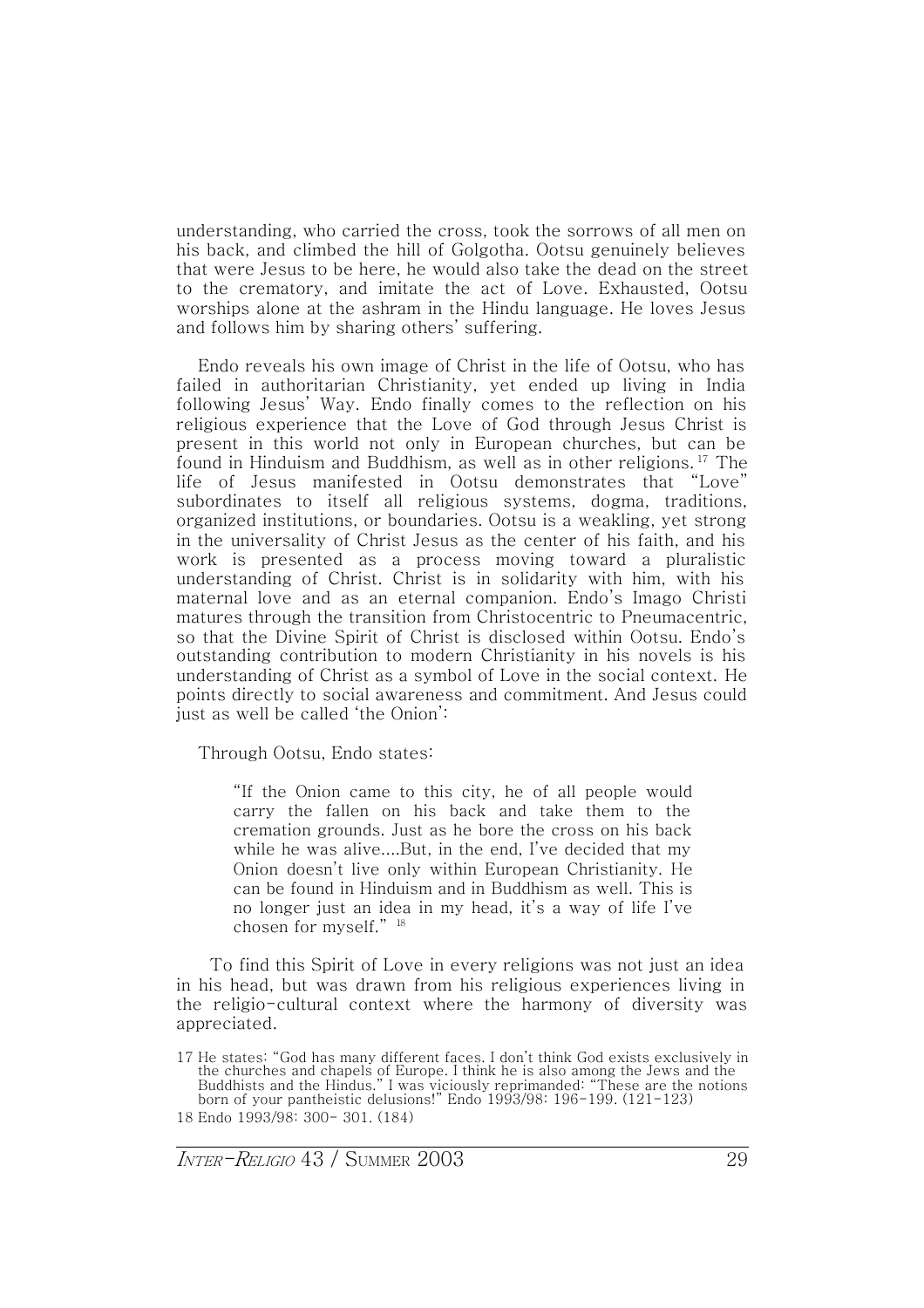Endo's challenge is comparable to John Hick's hypothesis of Religious Pluralism. Endo claims it is not necessary to hold onto the institutional church doctrines of Western theology, or even to the name of God, Jesus Christ, Kami, or Buddha. It is openly stressed by Ootsu, that ˈif one is unfamiliar with or gets irritated with the terms

God, Jesus, or Christ, it can be called  $x'$  or 'tomato' or 'onion'.<sup>19</sup> Endo explains ˈOnion exists everywhere... Onion is Love, a life force that enables us to live."<sup>20</sup>

#### SPIRIT OF CHRIST IN THE WORLD CULTURE

In the last scene of *Deep River*, Endo presents a dying woman confronting a Japanese (Mitsuko) who is about to depart from India. Two young nuns (a white nun and a dark nun) in gray frocks from the ˈMission of Charityˉ are going to take her to their home to care for her until she dies. She sees Ootsu's pathetic life in these nuns, too. (In the end Ootsu receives life-threatening injuries from his altruistic interventions.) She runs toward them and in her honesty, asks why they are doing such acts. It is a realistic question that many would ask. With a look of surprise, the nun slowly replies, ˈBecause except for this... there is nothing in this world that we can believe in".<sup>21</sup> Her words for "this" do not describe clearly what she means exactly. If the nun had said "Only Him", then she means Ootsu's Onion, Jesus Christ. But she does not signify whether "this" is personal or impersonal. Only the author implicitly confesses that "this" is the Onion, the other name for Christ, but enclosed in an infinite embracement of Love.

As for secular terms, the life of Ootsu and the acts of the nuns, to believe in and follow a powerless Jesus might seem like an immobilized act in this realistic world, but still there are Christians who follow that way in their acts of love, service and sacrifice. Love speaks through their total commitment, spiritual energy, and their embracing love for others. Endo's attempt at the incarnation of Christ as a symbol of Love claims that their spiritual strength will surely be passed on to others.

"x is certainly 'Lives, Life something that makes human beings live higher --- I myself call it Jesus." Ibid.

<sup>19</sup> Endo 1993/98: 103. (1994: 63)

Also, Endo writes: "If Japanese do not prefer using the term Christ, it can be called "Onion", or "X". However, the "X" took the form as Christ for me. For others, it may appear as Buddha." Endo 1983/88: 35.

<sup>20</sup> ˈGod is not so much an existence as a force. This Onion is an entity that performs the labors of love." Endo 1993/98: 104. (1994: 64)

<sup>21</sup> Endo 1993/98: 350. (215)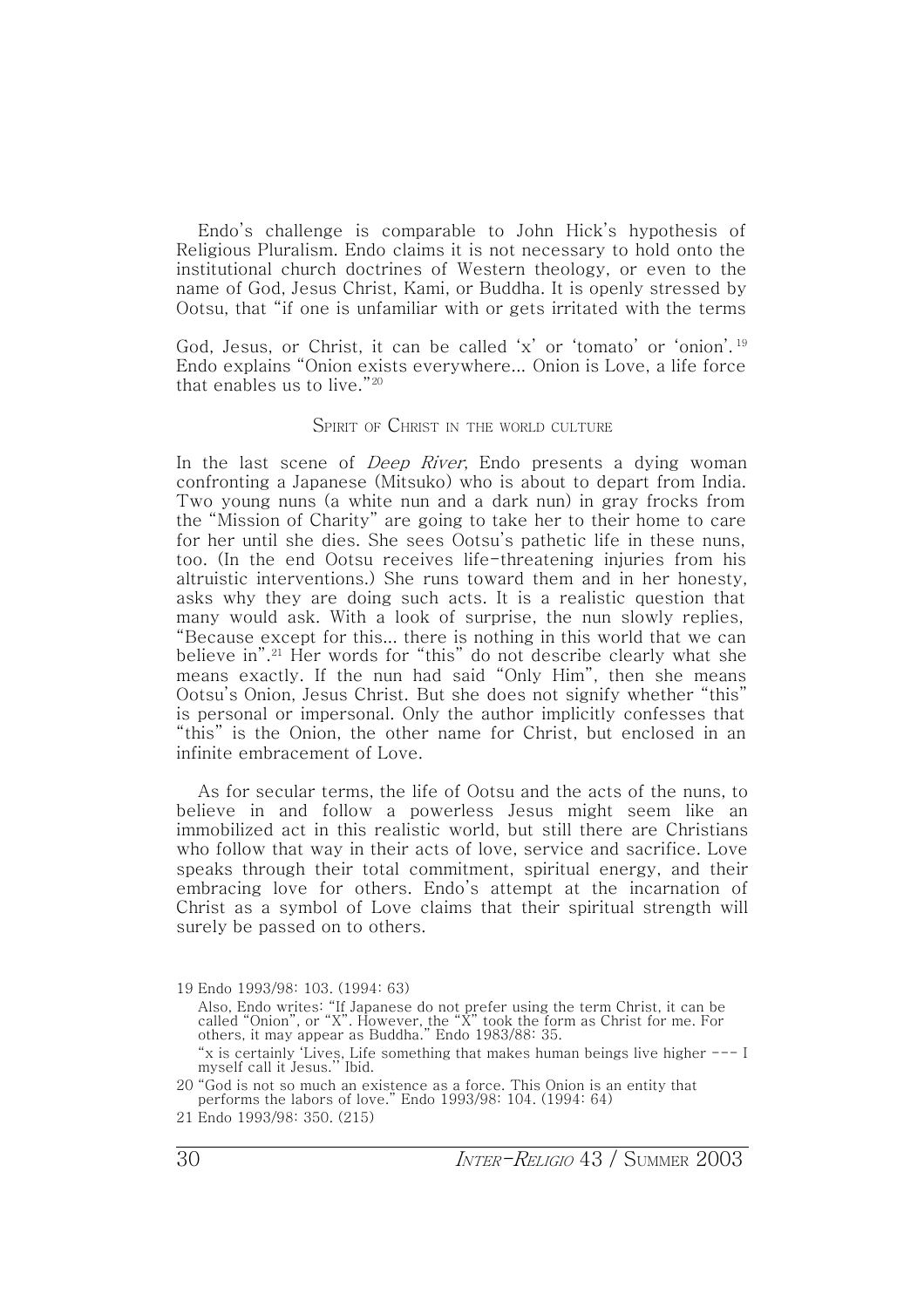When the mission approach gave precedence to Christian baptism, converting people of other faiths, the aim was for Christian expansionism and a development of a colonial power structure. However, as I understand Endo's protest, a person's task is not to convert people of other faiths. That should be left to the Spirit. It is the same with the inculturation of Christianity. Inculturation ought not to be based on power domination but on serving others through the Spirit.

Primarily, the kernel of Christian teaching for Endo was the Spirit of God's love incarnated in Christ given to the world. In his literature, Endo presents his understanding of love.<sup>22</sup> Jesus, who was totally powerless, an abject failure, abandoned by everyone, never deserted other people. Love means to be in solidarity with others, and to serve as an eternal companion with the essence of maternal love. Jesus Christ as love incarnate is reborn in every one, in the yellow man Ootsu, in the white nun, and in the dark nun. In describing a Christ-like selfless-love, Endo presented the ideal that one can lead a religious life anonymously, abandoning status and fame. That is similar to the concept of "kenosis" found in the Bible.<sup>23</sup>

Endo's interpretation of God's boundless love is centered on the very weakness of Jesus Christ. He maintained his Image of Christ in the midst of cultural diversity and presented Christ manifested in the ˈFar Eastˉ. In this way, the very weakness of Jesus gave power and appeal in the contemporary Japanese cultural context. It was a transformation of the Western dogmatic understanding of Christianity in order to establish roots in the context.  $24$  Jesus Christ becomes powerless in solidarity with suffering people, maternally embracing love, as an eternal companionship. The Spirit of Christ inculturated in world culture is a diaconal service of love in a given context with no ulterior motives.

I believe Endo's Image of Christ, developed in his own cultural context, opened up a much wider, deeper, and global view of theology - toward world culture.

 $INTER-RELGIO 43 / SUMMARY 2003 31$ 

<sup>22</sup> Endo 1973(b) See 4.3.1.

<sup>23</sup> Philippians 2:5-11. Ref. Eto 1998: 165.

<sup>24</sup> I Ban, a Korean playwright writes that "*Silence*). I believe, has unleashed a new wind in Asia to blow away the Western image of Jesus" I Ban (Lee Ban) 1988:159.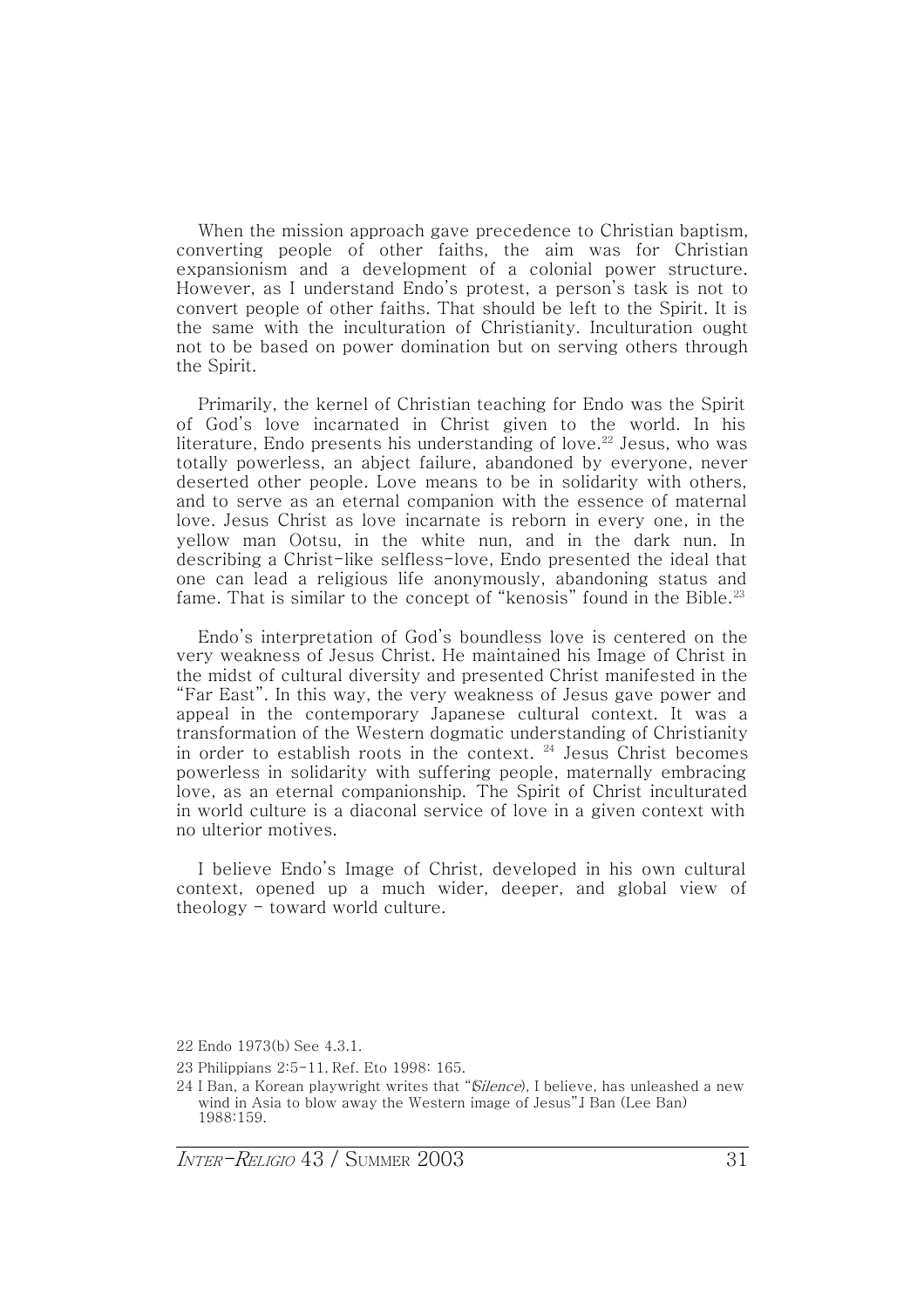#### REFERENCES:

Endo Shusaku

1966/97 Chinmoku (Silence) Tokyo: Shincho. CSEL 2: 181-330.

- 1968(b) "Shussei saku no koro" (Time of my promotion), Tokyo: The Yomiuri. CSEL 12: 406- 416.
- 1970 "Concerning the Novel Silence", JCQ Fall 1970: 100- 103.
- 1973(a) Shikai no Hotori (By the Dead Sea) Tokyo: Shincho. CSEL 3: 7-204.
- 1973(b) Iesu no Shogai (A Life of Jesus) Tokyo: Shincho. CSEL 11: 77-204.
- 1977(a) "At the Baptism of One Friend after Another…", JCQFall 1977:208- $210.$
- 1978 Kirisuto no Tanjo (The Birth of Christ) Tokyo: Shincho. CSEL 11: 205- 350.
- 1983(b) Watashi ni totte Kami towa (God for Me) Tokyo: Koubundo 1983/1988.
- 1970 Watashi no Rireki-sho (The Personal History of Failed Rascal) Tokyo:Nihon Keizai CSEL 14: 217-272.
- 1993/98 Fukai Kawa (Deep River) Tokyo: Kodan. CSEL 4: 167-346.
- Bevans,Stephan B. Models of Contextual Theology, New York: Orbis, 2000.
- Bosh, David J. Transforming Mission, New York: Orbis, 1991.
- Boxer, Charles *The Christian Century in Japan*, Manchester: Carcanet Press, 1993.
- Cohen, Doron B., "The God of Amae: Endo's Silence Reconsidered", Japanese Religions, Vol.19, No.1&2 January 1993: 106-121.
- Cornille, Catherine (ed.) Many Mansions? New York: Orbis, 2002.,
- Dale, J.Kenneth Coping with Culture: The Current Struggle of the Japanese Church, Tokyo: Lutheran Booklets, No3, 1996.